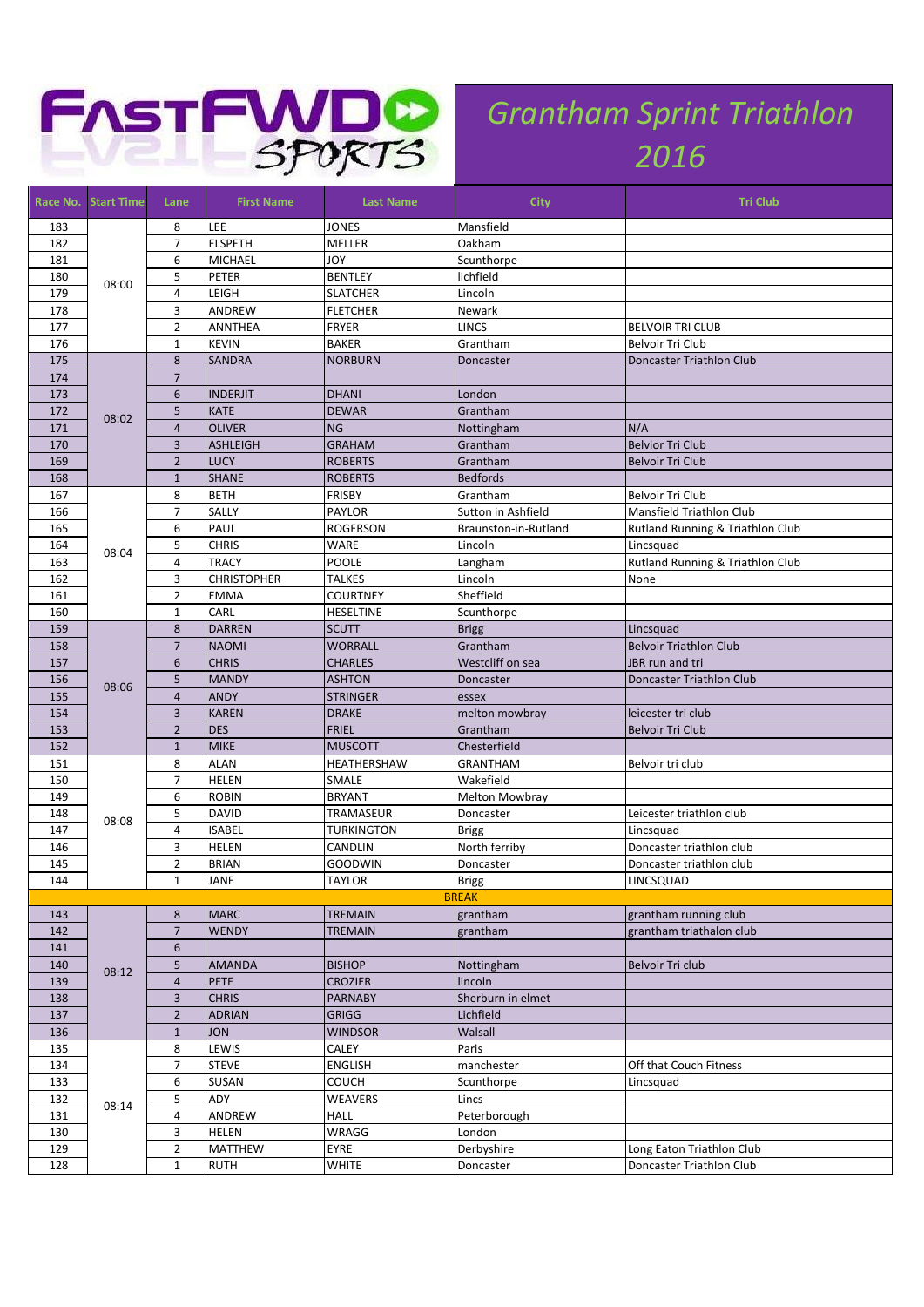| 127      |       | 8                       | <b>STEVEN</b>               | <b>PERKS</b>            | Grantham                  | Belvoir Tri Club                     |
|----------|-------|-------------------------|-----------------------------|-------------------------|---------------------------|--------------------------------------|
| 126      |       | $\overline{7}$          | <b>CLAIRE</b>               | <b>TUMBER</b>           | Nottingham                |                                      |
| 125      |       | 6                       | <b>ANDREW</b>               | <b>BIRCHALL</b>         | <b>Great Gonerby</b>      |                                      |
| 124      | 08:16 | 5                       | <b>STEVE</b>                | <b>JOHNSON</b>          | Witham St Hughs           | Lincoln Triathlon Club               |
| 123      |       | $\overline{\mathbf{4}}$ | <b>KARINA</b>               | <b>HARDY</b>            | Doncaster                 | Doncaster triathlon club             |
| 122      |       | 3                       | <b>MARTIN</b>               | <b>SPENCER</b>          | Nottingham                | <b>Bingham Tri Club</b>              |
| 121      |       | $\overline{2}$          | <b>MATT</b>                 | <b>BROAD</b>            | Grantham                  | <b>Belvior Tri Club</b>              |
| 120      |       | $\mathbf{1}$            | <b>DAVID</b>                | <b>TEASDALE</b>         | Nottingham                |                                      |
| 119      |       | 8                       | <b>ASHLEY</b>               | <b>EVANS</b>            | Scunthorpe                | Lincsquad                            |
| 118      |       | $\overline{7}$          | <b>OLIVER</b>               | <b>TAGG</b>             | Denton                    |                                      |
| 117      |       | 6                       | <b>NIGEL</b>                | PAYLOR                  | Sutton in Ashfield        | Mansfield Triathlon Club             |
| 116      | 08:18 | 5                       | LOUISE                      | <b>HYDE</b>             | Grantham                  | <b>Belvoir Triathlon Club</b>        |
| 115      |       | 4                       | CAROLINE                    | <b>ROY</b>              | Whissendine               |                                      |
| 114      |       | 3                       | <b>TRACEY</b>               | LOVETT                  | lincs                     | lincsquad                            |
| 113      |       | $\overline{2}$          | PETE                        | HUDSON                  | grimsby                   | Louth Triathlon club                 |
| 112      |       | $\mathbf{1}$            | JAMES                       | KENNARD                 | Barrowby                  |                                      |
| 111      |       | 8                       | PHILIPPA                    | <b>HILL</b>             | Lincoln                   | Sleaford Triathlon Club              |
| 110      |       | $\overline{7}$          | <b>MELANIE</b>              | <b>WHEELER</b>          | <b>Boston Lincs</b>       | <b>Skegness Triathlon</b>            |
| 109      |       | 6                       | <b>AARON</b>                | <b>GODDEN</b>           | March                     | <b>PACTRAC</b>                       |
| 108      | 08:20 | 5                       | <b>REBECCA</b>              | <b>SLEIGH</b>           | Nottingham                |                                      |
| 107      |       | $\overline{4}$          | <b>NAOMI</b>                | <b>COLLIER</b>          | <b>Newark</b>             |                                      |
| 106      |       | 3                       | <b>NATALIE</b>              | <b>EASTAUGH</b>         | Grantham                  | <b>Belvoir Triathlon Club</b>        |
| 105      |       | $\overline{2}$          | <b>CRAIG</b>                | <b>HADFIELD</b>         | Rotherham                 | Sheffield Tri                        |
| 104      |       | $\mathbf{1}$            | <b>IAN</b>                  | <b>ELLIS</b>            | Sheffield<br><b>BREAK</b> |                                      |
| 103      |       | 8                       | SEAN                        | <b>HUDSON</b>           | GranthM                   |                                      |
| 102      |       | $\overline{7}$          | ANDREW                      | LAWSON                  | Gainsborough              | Lincsquad                            |
| 101      |       | 6                       | <b>RICH</b>                 | <b>MORTON</b>           | Doncaster                 | Doncaster Triathlon Club             |
| 100      |       | 5                       | PHILIP                      | <b>DAVIES</b>           | Grantham                  | Belvoir Tri Club                     |
| 99       | 08:24 | 4                       | SOPHIE                      | STANLEY                 | Grantham                  | Belvoir Tri Club                     |
| 98       |       | 3                       | PETER                       | GOSSOP                  | barton upon humber        | lincsquad                            |
| 97       |       | $\overline{2}$          | <b>NICKY</b>                | <b>ROBINSON</b>         | Barrow upon Humber        | Lincsquad                            |
| 96       |       | $\mathbf{1}$            | <b>JONATHAN</b>             | <b>VEALL</b>            | Doncaster                 | Doncaster Triathlon Club             |
| 95       |       | 8                       | <b>IAN</b>                  | <b>HANCOCKS</b>         | Londonthorpe              | <b>Belvoir Tri Club</b>              |
| 94       |       | $\overline{7}$          | <b>JUSTIN</b>               | <b>HARRIS</b>           | Waltham                   | <b>Belvoir Tri Club</b>              |
| 93       |       | 6                       | SARAH                       | <b>WEST</b>             | Grimsby                   |                                      |
| 92       | 08:26 | 5                       | <b>RYAN</b>                 | LOVETT                  | Lincs                     |                                      |
| 91       |       | $\overline{4}$          | <b>DAVE</b>                 | <b>GIBBS</b>            | <b>Brigg</b>              | Lincsquad                            |
| 90       |       | 3                       | <b>CHRIS</b>                | <b>STORE</b>            | Scunthorpe                |                                      |
| 89       |       | $\overline{2}$          | <b>LISA</b>                 | <b>SCHYGIOL</b>         | <b>Brigg</b>              |                                      |
| 88       |       |                         | <b>DARREN</b>               | <b>TINIOL</b>           | Sewstern                  |                                      |
|          |       | $\mathbf{1}$            |                             |                         |                           |                                      |
| 87       |       | 8                       | <b>ALICIA</b>               | <b>HOWLETT</b>          | Sheffield                 | None                                 |
| 86       |       | $\overline{7}$          | LOUISE                      | <b>DAVIES</b>           | Oakham                    | N/A                                  |
| 85       |       | 6                       | <b>TONY</b>                 | SYNNOTT                 | Coventry                  | cov tri                              |
| 84       | 08:28 | 5                       | <b>ROB</b>                  | <b>FOREMAN</b>          | melton mowbray            |                                      |
| 83       |       | 4                       | SIOBHAN                     | HUGHES                  | Doncaster                 | Doncaster Triathlon Club             |
| 82       |       | 3                       | CRAIG                       | <b>BUCKLEY</b>          | Doncaster                 | Doncaster Triathlon Club             |
| 81       |       | $\overline{2}$          | ANNETTE                     | <b>WYLD</b>             | PETERBOROUGH              | STAMFORD TRIATHLON CLUB              |
| 80       |       | $\mathbf{1}$            | <b>NICHOLAS</b>             | <b>ADAMS</b>            | Oakham                    | <b>Ketton Panthers</b>               |
| 79       |       | 8                       | <b>PETER</b>                | <b>TINDALL</b>          | Scunthorpe                | Lincsquad                            |
| 78       |       | $\overline{7}$          | <b>MARK</b>                 | <b>RUHIER</b>           | Horncastle                | Louth tri                            |
| 77       |       | 6                       | LEANNE                      | GRAHAM                  | Grantham                  | <b>Belvior Tri Club</b>              |
| 76       | 08:30 | 5                       | <b>GWENDA</b>               | <b>WILLIAMS</b>         | Grantham                  | <b>Belvior Tri Club</b>              |
| 75       |       | $\overline{4}$          | <b>CHARLOTTE</b>            | <b>BARLTROP</b>         | Doncaster                 | Doncaster tri club                   |
| 74       |       | 3                       | <b>JON</b>                  | <b>CONROY</b>           | Scunthorpe                | Lincsquad                            |
| 73       |       | $\overline{2}$          | <b>GRAHAM</b>               | COWAN                   | <b>Market Rasen</b>       | <b>OTCF</b>                          |
| 72       |       | $\mathbf{1}$            | <b>SOPHIE</b>               | <b>HUNT</b>             | Grantham                  | <b>Belvoir Tri Club</b>              |
| 71       |       | 8<br>$\overline{7}$     | <b>STEVE</b><br><b>MARK</b> | <b>SQUIRES</b>          | Lincs                     | Belvoir Tri Club                     |
| 70<br>69 |       | 6                       | <b>WAYNE</b>                | <b>WILSON</b><br>SEARLE | Grantham                  | Belvoir Tri Club<br>Belvoir Tri Club |
| 68       |       | 5                       | <b>NEIL</b>                 | BALDWIN                 | Saltby<br>Grantham        | Belvoir Tri Club                     |
| 67       | 08:32 | $\overline{4}$          | <b>KEVIN</b>                | LOVETT                  | Lincs                     | Lincsquad                            |
| 66       |       | 3                       | <b>RUTH</b>                 | <b>DUNSTAN</b>          | Grantham                  | Belvoir                              |
| 65       |       | $\overline{2}$          | ANDREW                      | SPENCER                 | Nottingham                | Belvoir Tri Club                     |
| 64       |       | $\mathbf{1}$            | <b>CHRIS</b>                | <b>JACKSON</b>          | Scunthorpe                | Lincsquad                            |